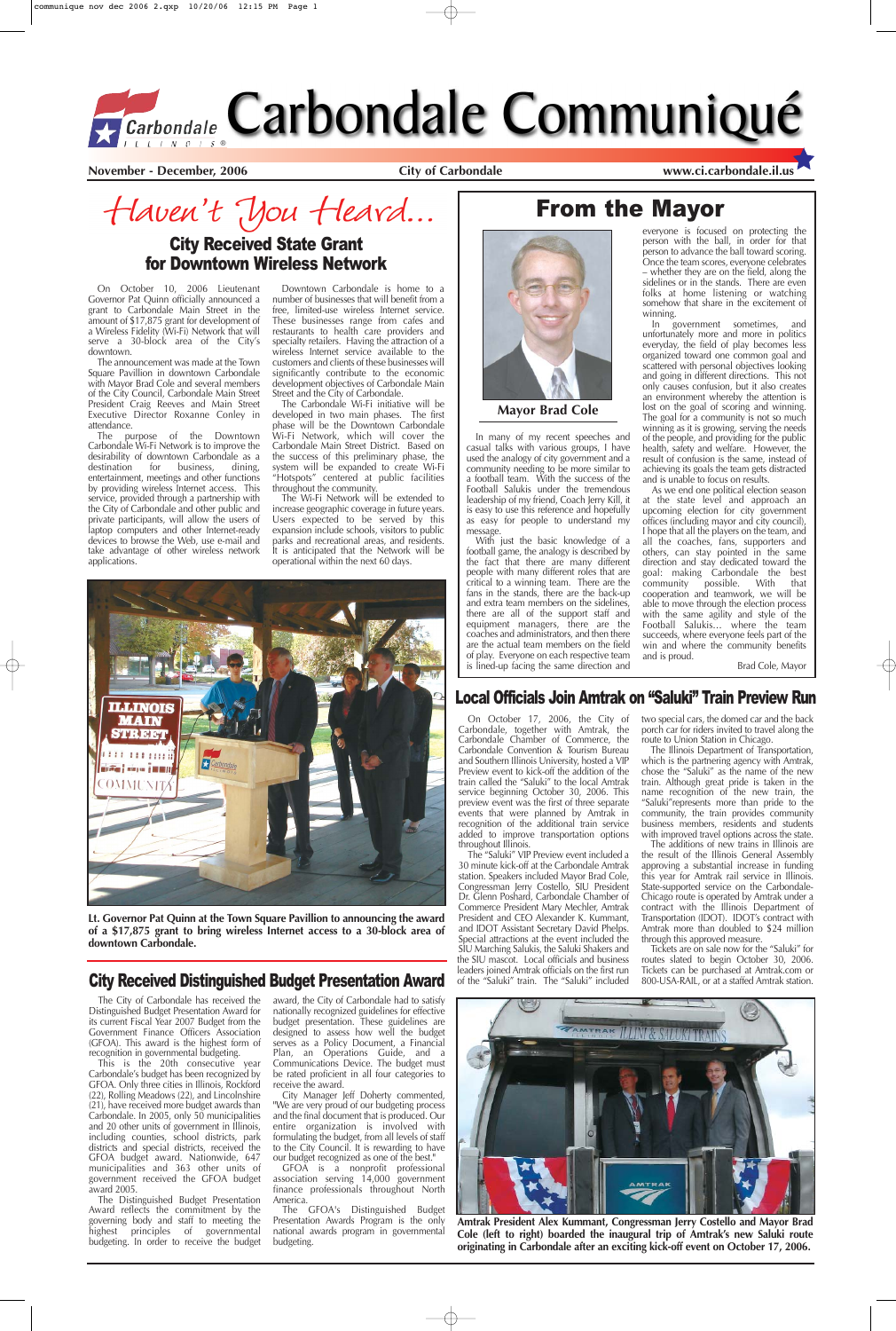**2** Carbondale Communiqué

#### Carbondale Police Department Survey

The Carbondale Police Department continuously strives to improve services to the community. By taking a few minutes to complete this survey, you will help the department to meet the goal of providing the highest quality police service possible. The results will be tabulated to help in the establishment of training and service goals.

#### What was the nature of your most recent contact with the Carbondale Police?

- I called to report an accident I was a witness to a crime or incident
- I was contacted about a problem/disturbance I was the victim of a crime
	- I was involved in a traffic accident
- I requested information I was issued a traffic citation
	- \_\_\_\_\_ Other

#### Based on your most recent contact, please rate the performance of the officer or staff member.

|                                                                       | Excellent | Good | Fair                           | Poor No Opinion |       |
|-----------------------------------------------------------------------|-----------|------|--------------------------------|-----------------|-------|
| Courtesy                                                              |           |      |                                |                 |       |
| Knowledge                                                             |           |      |                                |                 |       |
| Professionalism                                                       |           |      |                                |                 |       |
| Attitude                                                              |           |      | the property of the control of |                 |       |
| Response Time                                                         |           |      |                                |                 |       |
| Fairness                                                              |           |      |                                |                 |       |
| What is your perception of crime community wide in Carbondale?        |           |      |                                |                 |       |
| Major Problem Somewhat of a problem Minor problem No problem          |           |      |                                |                 |       |
| The following apply specifically to your neighborhood: Always Usually |           |      |                                |                 | Never |
| Do you fee safe in your home?                                         |           |      |                                |                 |       |
| Are you comfortable walking in the day time?                          |           |      |                                |                 |       |
| Are you comfortable walking at night?                                 |           |      |                                |                 |       |

Please identify three main problems/concerns in your neighborhood:

How can we improve the quality of our service in the future?

In which portion of the city do you live? (Use Main Street & the railroad tracks as the divider. South is South Illinois, south of Pleasant Hill Road)

**Mayor Cole meets with representatives of Tainai City, Japan during their recent Sister City visit to Carbondale City Hall.**



**The Youth Information Officer section of the German Bundeswehr (national military) visited Carbondale during a study mission to the U.S.A. Each Officer was givern a City of Carbondale cap to commemorate their visit.**

## Nominating Petitions Due in December for Spring Mayor and City Council Election

In April 2007, the City of Carbondale will hold an election to select a Mayor and three City Council Members for four-year terms. Information and petition forms are now available in the City Clerk's Office. Signed nominating petitions must be submitted to the City Clerk's Office during the statutory filing period of 8:00 a.m. on Monday, December 11, 2006 through 5:00 p.m. on Monday, December 18, 2006.

The spring election is for the seats presently held by Mayor Brad Cole and City Council Members Sheila Simon, Steven Haynes and Lance Jack. The City Council seats of Corene McDaniel, Chris

Wissmann and Joel Fritzler expire in 2009.

If three or more candidates file for the position of Mayor and/or seven or more candidates file for the three City Council positions, a primary election will be held on Tuesday, February 27, 2007. The General Election will be held on April 17, 2007.

The City Clerk's Office is located in Room 165 of City Hall, 200 S. Illinois Avenue. Office hours are 8:00 a.m. through 5:00 p.m. Monday through Friday. Phone inquiries may be addressed to City Clerk Janet Vaught at 457-3280 or e-mail inquiries may be sent to jvaught@ci.carbondale.il.us.

| Northeast Southeast Northwest Southwest South Non-resident                                      |       |                 |  |  |
|-------------------------------------------------------------------------------------------------|-------|-----------------|--|--|
| How long have you lived in Carbondale?                                                          |       |                 |  |  |
|                                                                                                 |       |                 |  |  |
| 1-5 years 1.5 More than 10 years                                                                |       |                 |  |  |
| What is your age?                                                                               |       |                 |  |  |
| 18-25 25-34 35-44 45-54 55-65 Over 65                                                           |       |                 |  |  |
| I am Male Female                                                                                |       |                 |  |  |
| My race is:                                                                                     |       |                 |  |  |
| $\equiv$ Asian                                                                                  |       | Native American |  |  |
| ______ African-American _______ White                                                           |       |                 |  |  |
|                                                                                                 | Other |                 |  |  |
| I am a student Yes No If yes, at which institution                                              |       |                 |  |  |
| Have you every been a victim of a crime in Carbondale? ____Yes _______No                        |       |                 |  |  |
| Thank you for your time to complete this survey. Please mail the survey to: City of Carbondale  |       |                 |  |  |
| Police Department, Attn: Sgt. Don Priddy, P.O. Box 2047, Carbondale, Illinois 62902, or you may |       |                 |  |  |
| drop the form off at the Carbondale Police Department at 610 East College Street.               |       |                 |  |  |

### Carbondale Received Top Honor as Arts Friendly Community

Municipal League and the Illinois Arts Alliance named 14 communities as recipients of the 2006 Illinois Arts Friendly Community Awards. Carbondale received the President's Choice Award, which honors a community that highlights and promotes municipal support of the arts and municipal leaders who have encouraged innovative approaches to using the arts to help build and promote a variety of artistic and cultural endeavors throughout the community. The award showcases programs and projects that may be viewed as models or best practices for other communities.

In late September, the Illinois Parade. The City was also recognized for partnerships with community organizations that support cultural endeavors. These organizations include the African American Museum, the McLeod Summer Playhouse, the All Southern High School Music Theatre Project, and Carbondale Community Arts, which contribute to the overall quality of events and activities that are showcased in the City and to the overall quality of life for residents of the community.

The City of Carbondale was honored for support of the arts throughout the City through art displays and exhibits, and special events that include the Southern Illinois Music Festival and Art Fair, the Southern Illinois Irish Festival of Music and Dance, the Main Street Pig Out and the Lights Fantastic

Mayor Brad Cole accepted the award for Carbondale at the Illinois<br>
Municipal League Annual Municipal League Annual<br>Conference in Chicago on in Chicago on September 30, 2006.

The Illinois Municipal League is a statewide association of municipalities, founded in 1914, which serves as the formal voice for municipalities in matters of common interest and on issues facing the General Assembly and Congress, as well as state and federal regulatory agencies.





\$15 . RSVP by November 8 618-549-2146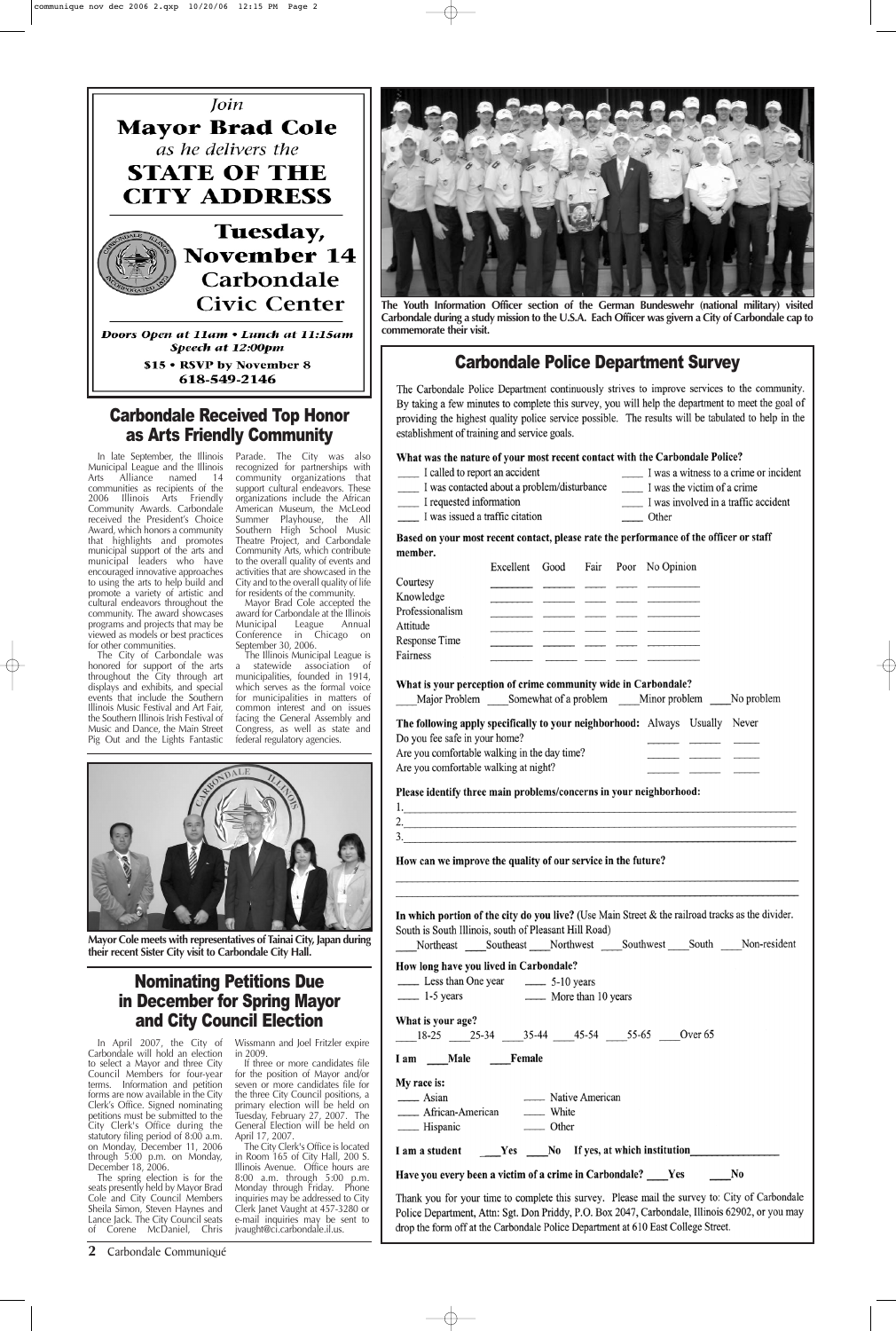The Carbondale Northwest Wastewater Treatment Plant (NWWWTP) has been nominated for an award for "Best Operated Wastewater Treatment Works" to be presented by the Illinois Association of Water Pollution Control Operators during their annual conference to be held April 16-19, 2007. The award is presented in each of five categories with the categories being separated according to facility size and treatment process type. The NWWWTP has been nominated in Group 1 and was nominated by the Illinois Environmental Protection Agency's Division of Water Pollution Control, Field Operations Section.

The purpose of the annual awards is to emphasize the relationship between adequate wastewater treatment and clean receiving waters and to give public recognition and encouragement to communities, their officials and the operating personnel who have operated their wastewater facilities in an especially effective manner.

The nominees for the Group 1 "Best Operated Wastewater Treatment Works" are City of Alton, City of Jacksonville, Clinton Sanitary District, Lake in the Hills Sanitary District, City of Carbondale NWWWTP , and Rock River Water Reclamation District. Inspection teams from the Illinois Environmental Protection Agency will select the winner. The Northwest Wastewater Treatment Plant is under the direction of Public Works Director Ed Reeder and Plant Superintendent Danny Piquard.

## Applications Available for Historic Preservation Awards

## General Election November 7, 2006

#### Northwest Wastewater Treatment Plant Nominated for Award

#### McCoy Appointed Administrative Services Director

#### Carbondale Polling Places

#### **Precinct Polling Place**

• Sympathetic Addition: Construction of an addition to an existing structure that is consistent with the original architectural style of the structure. • Compatible New Construction: Any new

- 1 Carbondale Community High School, 1301 E. Walnut
- 2 Carbondale Middle School, 1150 E. Grand Avenue
- 3 High Rise, 300 S. Marion Street
- 4 Housing Community Center, 207 N. Marion Street
- 5 Eurma C. Hayes Center, 441 E. Willow
- 6 Senior Adult Services, 409 N. Springer 8 Church of Christ, 1805 W. Sycamore
	-
- 9 Carbondale Civic Center, 200 S. Illinois

| 11      | Carbondale Towers, 810 W. Mill Street                    |
|---------|----------------------------------------------------------|
| 12      | Church of the Good Shepherd, 515 Orchard Drive           |
| 13 & 14 | Epiphany Lutheran Church, 1501 Chautauqua Road           |
| 15      | Parrish School, 121 N. Parrish Lane                      |
| 16      | Grace United Methodist Church, 220 N. Tower Road         |
| 17      | Dunn-Richmond Econ. Dev.Center, 150 E. Pleasant Hill Rd. |
| 18      | Carbondale Community High School, 1301 East Walnut St.   |
| 19 & 20 | Lakeland Baptist Church, 719 S. Giant City Road          |
| 21      | University Hall, 1101 S. Wall Street                     |
| 22 & 23 | Grinnell Hall, SIU Campus                                |
| 24      | Evergreen Terrace, Activity Room, 150 Evergreen Terrace  |
| 25      | Lentz Hall, Thompson Point, SIU Campus                   |
| 26      | Carbondale Civic Center, 200 S. Illinois                 |
| 27      | Southern Illinois Airport, 665 N. Airport Road           |
| 28      | Senior Citizens High Rise, 1425 Old West Main Street     |
| 29      | Carbondale Middle School, 1150 E. Grand Avenue           |
|         |                                                          |

The City of Carbondale Preservation Commission is honored to once again be sponsoring the Annual Historic Preservation Awards. Any structure located within the City of Carbondale's city limits is eligible for a Historic Preservation Award. Carbondale residents are invited to submit nominations for any property that they feel is deserving of an award.

Properties can be nominated in one of four categories;

• Preservation: This includes buildings that have been kept in their original architectural style and are being used for their original purpose.

• Restoration: Properties that have been restored to their original style or appearance.

structure that is consistent with the original

architectural style of the neighborhood or that utilizes historic building materials and techniques.

The only stipulation is that all nominations will require the owner's permission. We also encourage property owners to nominate their own property. The deadline for nominations will be March 9, 2006. The award winners will be recognized at a City Council meeting in May, in association with National Preservation Month. The response to last year's award program was overwhelming and we look forward to another successful year. Nomination forms can be picked up in the Planning Services Division at City Hall or can be found online at ci.carbondale.il.us/Historical/index.html.

For further information on the Historic Preservation Awards, or any other activities of the City of Carbondale Preservation Commission, please feel free to contact the Planning Services Division at 457-3248.

#### Study Circles To Lead Discussions on Diversity Issues

The next round of Carbondale Conversations for Community Action, the study circles program sponsored by the Carbondale Human Relations Commission will kick-off in January. The topic to be addressed during these discussions will be "Facing Racism in a Diverse Nation". This is a communitywide program that includes people from all walks of life taking part in meaningful dialogue and constructive actions.

For decades Carbondale has been the most diverse community in Southern Illinois, and that diversity has contributed to Carbondale's place as a cultural capital. Residents of Carbondale are in an ideal position to explore the many facets of these issues because the City can bring a diverse group of people to the discussion.

All who call Carbondale home are invited to participate in the upcoming discussions led by trained facilitators and held at various sites throughout the City. Ideas and recommendations will be developed from each of the study circles and action groups will be formed to focus on future actions and recommendations.

Information and recommendations compiled by the action groups will be included in an advisory report to the Human Relations Commission.

Registration will begin in January. If you would like to sign up to participate in these discussions or are interested in additional information contact the Study Circles office at 549-5302 x 386 or email studycircles@ci.carbondale.il.us.

Deborah Walton McCoy has been appointed Administrative Services Director for the City of Carbondale by City Manager Jeff Doherty. In this capacity, Ms. McCoy will administer the City's Human Resources Program. The appointment became effective on September 25, 2006.

Deborah Walton McCoy has worked for the City of Carbondale since 1999 when she began as the Community Relations Officer. She was promoted to Community Relations Manager in 2003. Prior to her service with the City, Ms. McCoy worked for Southern Illinois University Carbondale as an Administrator in the Illinois Minority Graduate Incentive Program and the Illinois Consortium for Educational Opportunity Program from 1995 to 1999. She served as Assistant Director for Student Development at SIUC from 1989 to 1995.

Ms. McCoy earned a Doctor of Philosophy in Speech Communication and a Master of Public Affairs degree from Southern Illinois University Carbondale. She holds a Bachelor of Science degree in Political Science from Southeast Missouri State University.

"Deborah's education, experience and strong management skills will assist her in her new duties. This is a very important position in the City's organization and I am confident that Deborah will be successful and serve the City and its citizens well," said City Manager Jeff Doherty.

#### Notice of Board of Fire and Police Commissioners Firefighter Exam

Written Examinations and Physical Fitness Assessments for the position of Entry-level Firefighter will be given in the Civic Center, 200 S. Illinois, Carbondale, Illinois at 8:00 a.m., Monday, January 8, 2007. The written exam will begin at 8:00 a.m., and the physical fitness assessment will be at 2:00 p.m. If you receive a passing grade on the written exam, you will be eligible to take the physical fitness assessment. To be eligible to take the written exam, an application must be on file in the City Clerk's Office by 5:00 p.m., Friday, December 22, 2006. Applications are available at the City Clerk's Office at 200 S. Illinois Avenue, or you may call 618/457-3281 or email jgarrett@carbondale.il.us to have an application mailed to you. You may also download the application and preemployment agreement from the City of Carbondale's website ci.carbondale.il.us.

#### Carbondale Communiqué **3**

There will be a General Election throughout the State of Illinois on Tuesday, November 7, 2006. Offices listed on the Jackson County ballot include: Governor, Lieutenant Governor, Attorney General,<br>Secretary of State, Comptroller, Treasurer, Secretary of State, Comptroller, Representative in Congress - 12th Congressional District, State Senator - 58th District, Representative of General Assembly - 115th District, Jackson County Clerk and Recorder, Jackson County Treasurer, Jackson County Sheriff, Regional Superintendent of Schools - Jackson and Perry Counties, Members of the County Board, Precinct Committeeman, Judge of the Appellate Court - 5th Judicial District (Vacancy of Hon. Gordon E. Magg), Judge of the Circuit Court - 1st Judicial District (Vacancy of Hon. Paul S. Murphy), and Judicial candidates - Retention in Office. There

are no propositions on the November ballot.

Persons who wish to register to vote but who do not want to take part in grace period voting must wait until November 9th to register.

The Jackson County Clerk's Office will conduct early voting through November 2nd and absentee voting through Monday, November 6th. Persons needing information on early voting or absentee voting should contact the County Clerks' Office at 687-7366.

On election day polling locations will be open from 6:00 a.m. through 7:00 p.m. Polling places are listed by precinct number in this Communiqué.

If you do not know your precinct number, call the City of Carbondale at 549-5302 or the Jackson County Clerk's Office at 687-7366.



**High School students stand before a tree they planted in front of the school as a memorial in honor of the late Helen Westberg, the City's first female Mayor.**

Haven't You Heard...